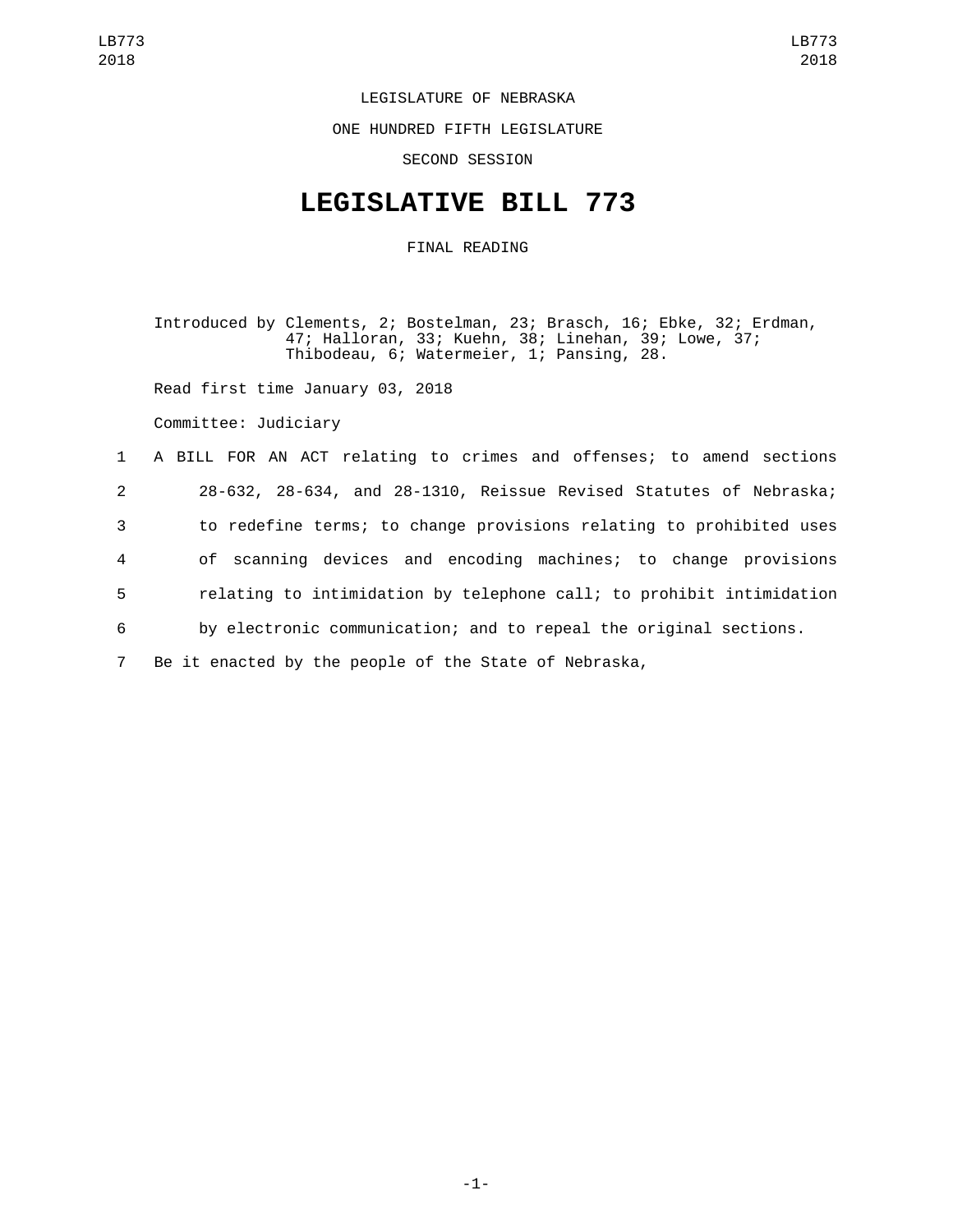Section 1. Section 28-632, Reissue Revised Statutes of Nebraska, is 2 amended to read:

28-632 For purposes of this section and sections 28-633 and 28-634:

 (1) Encoding machine means an electronic device that is used to 5 encode information onto a payment card;

6  $(2)$   $(4)$  Merchant means:

 (a) An an owner or operator of any retail mercantile establishment or any agent, employee, lessee, consignee, officer, director, franchisee, 9 or independent contractor of such owner or operator;

 (b) An establishing financial institution as defined in section 11 8-157.01; or

12 (c) A <del>. Merchant also includes a</del> person who receives from an authorized user of a payment card, or someone the person believes to be an authorized user, a payment card or information from a payment card, or what the person believes to be a payment card or information from a payment card, as the instrument for obtaining, purchasing, or receiving goods, services, money, or anything else of value from the person;

18 (3)  $\{2\}$  Payment card means a credit card, charge card,  $\Theta$  debit card, or any other card that is issued to an authorized card user and that allows the user to obtain, purchase, or receive goods, services, 21 money, or anything else of value from a merchant;

 (4) (3) Person means an individual, firm, partnership, association, 23 corporation, limited liability company, or other business entity; and

 (4) Reencoder means an electronic device that places encoded information from the magnetic strip or stripe of a payment card onto the magnetic strip or stripe of a different payment card; and

27 (5) Scanning device means a scanner, a reader, <u>a wireless access</u> device, a radio-frequency identification scanner, near-field communication technology, or any other electronic device that is used to access, read, scan, obtain, memorize, or store, temporarily or permanently, information encoded on the magnetic strip or stripe of a

-2-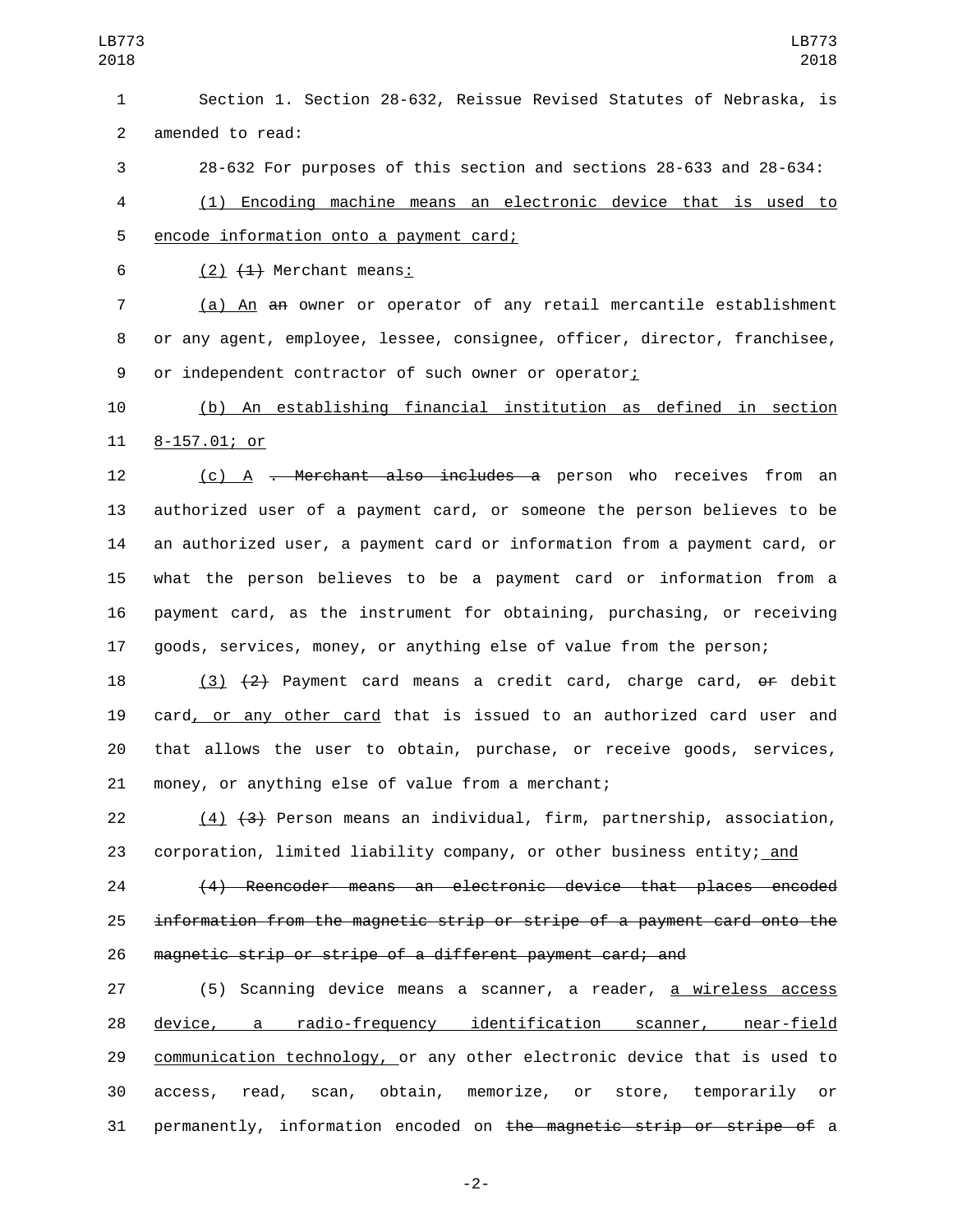1 payment card.

2 Sec. 2. Section 28-634, Reissue Revised Statutes of Nebraska, is 3 amended to read:

4 28-634 (1) It is unlawful for a person to intentionally and 5 knowingly use:

6 (a) Use a A scanning device to access, read, scan, obtain, memorize, 7 or store, temporarily or permanently, information encoded on the magnetic 8 strip or stripe of a payment card without the permission of the 9 authorized user of the payment card and with the intent to defraud the 10 authorized user, the issuer of the authorized user's payment card, or a 11 merchant; $-0f$ 

 (b) Possess a scanning device with the intent to obtain information 13 encoded on a payment card without the permission of the authorized user, the issuer of the authorized user's payment card, or a merchant or possess a scanning device with knowledge that some other person intends to use the scanning device to obtain information encoded on a payment card without the permission of the authorized user, the issuer of the 18 authorized user's payment card, or a merchant;

19 (c) Use an encoding machine (b) A reencoder to place information 20 encoded on the magnetic strip or stripe of a payment card onto the 21 magnetic strip or stripe of a different card without the permission of 22 the authorized user of the card from which the information was obtained 23 is being reencoded and with the intent to defraud the authorized user, 24 the issuer of the authorized user's payment card, or a merchant; or  $\overline{z}$ 

 (d) Possess an encoding machine with the intent to place information encoded on a payment card onto a different payment card without the permission of the user, the issuer of the authorized user's payment card, 28 or a merchant.

29 (2) A violation of this section is a Class IV felony for the first 30 offense and a Class IIIA felony for a second or subsequent offense.

31 Sec. 3. Section 28-1310, Reissue Revised Statutes of Nebraska, is

-3-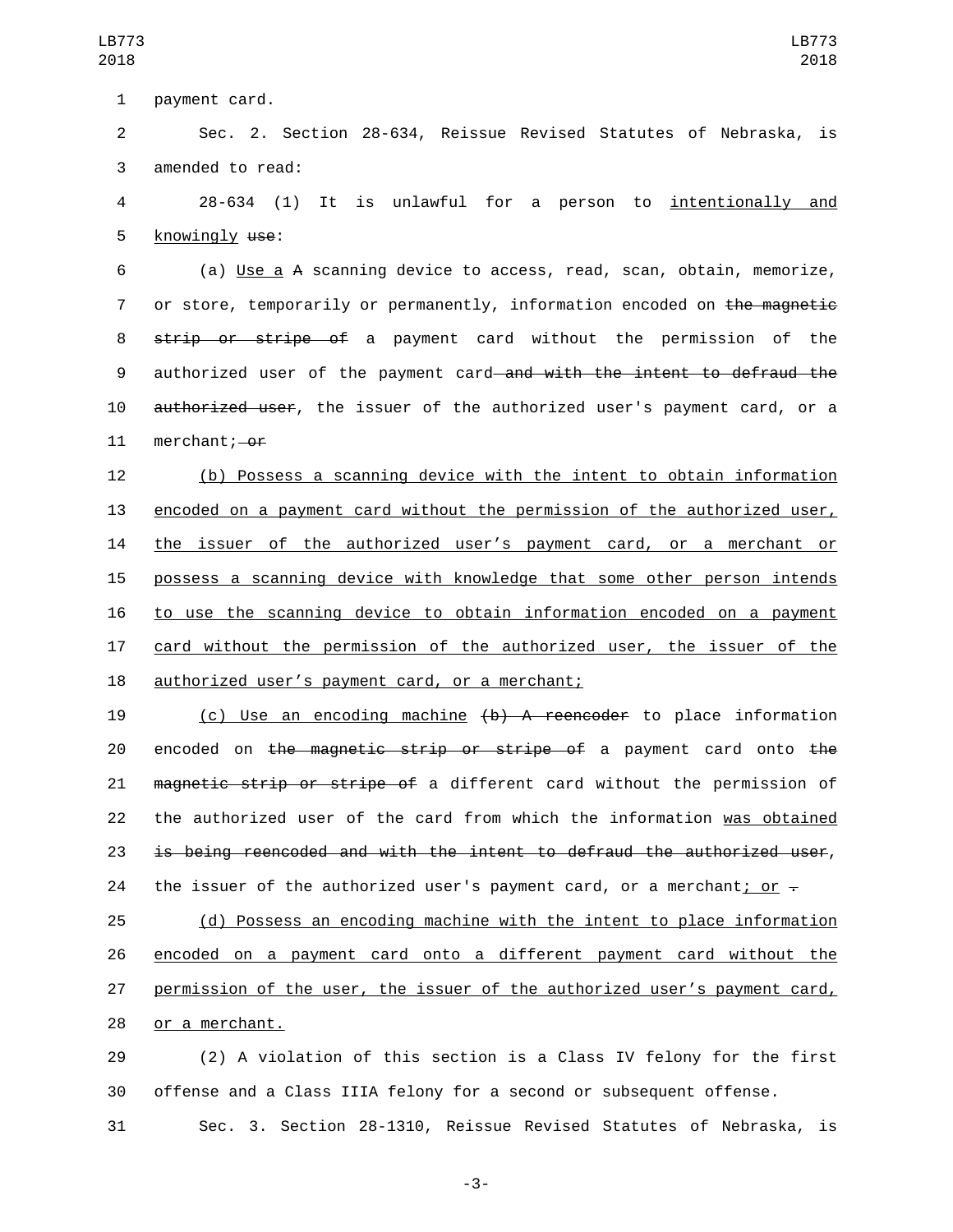1 amended to read:

 28-1310 (1) A person commits the offense of intimidation by 3 telephone call or electronic communication if, with intent to terrify, intimidate, threaten, or harass an individual, annoy, or offend, the person telephones such individual or transmits an electronic communication directly to such individual, whether or not conversation or 7 an electronic response ensues, and the person:

8 (a) Telephones another anonymously, whether or not conversation 9 ensues, and disturbs the peace, quiet, and right of privacy of any person 10 at the place where the calls are received; or

11 (a) Uses (b) Telephones another and uses indecent, lewd, lascivious, 12 of obscene language or suggests any obscene indecent, lewd, or lascivious 13  $act,-<sub>or</sub>$ 

14 (b) Threatens (c) Telephones another and threatens to inflict 15 physical or mental injury to such individual or any other person or 16 physical injury to the property of such individual or any other person; 17 or

18 (d) Intentionally fails to disengage the connection; or

19 (c) Attempts (e) Telephones another and attempts to extort money or 20 other thing of value from such individual or any other person.

21 (2) The use of indecent, lewd, or obscene language or the making of 22 a threat or lewd suggestion shall be prima facie evidence of intent to 23 terrify, intimidate, threaten, harass, annoy, or offend.

24 (2)  $(3)$  The offense shall be deemed to have been committed either at 25 the place where the call or electronic communication was initiated made 26 or where it was received.

27 (3) (4) Intimidation by telephone call or electronic communication 28 is a Class III misdemeanor.

29 (4) For purposes of this section, electronic communication means any 30 writing, sound, visual image, or data of any nature that is received or 31 transmitted by an electronic communication device as defined in section

-4-